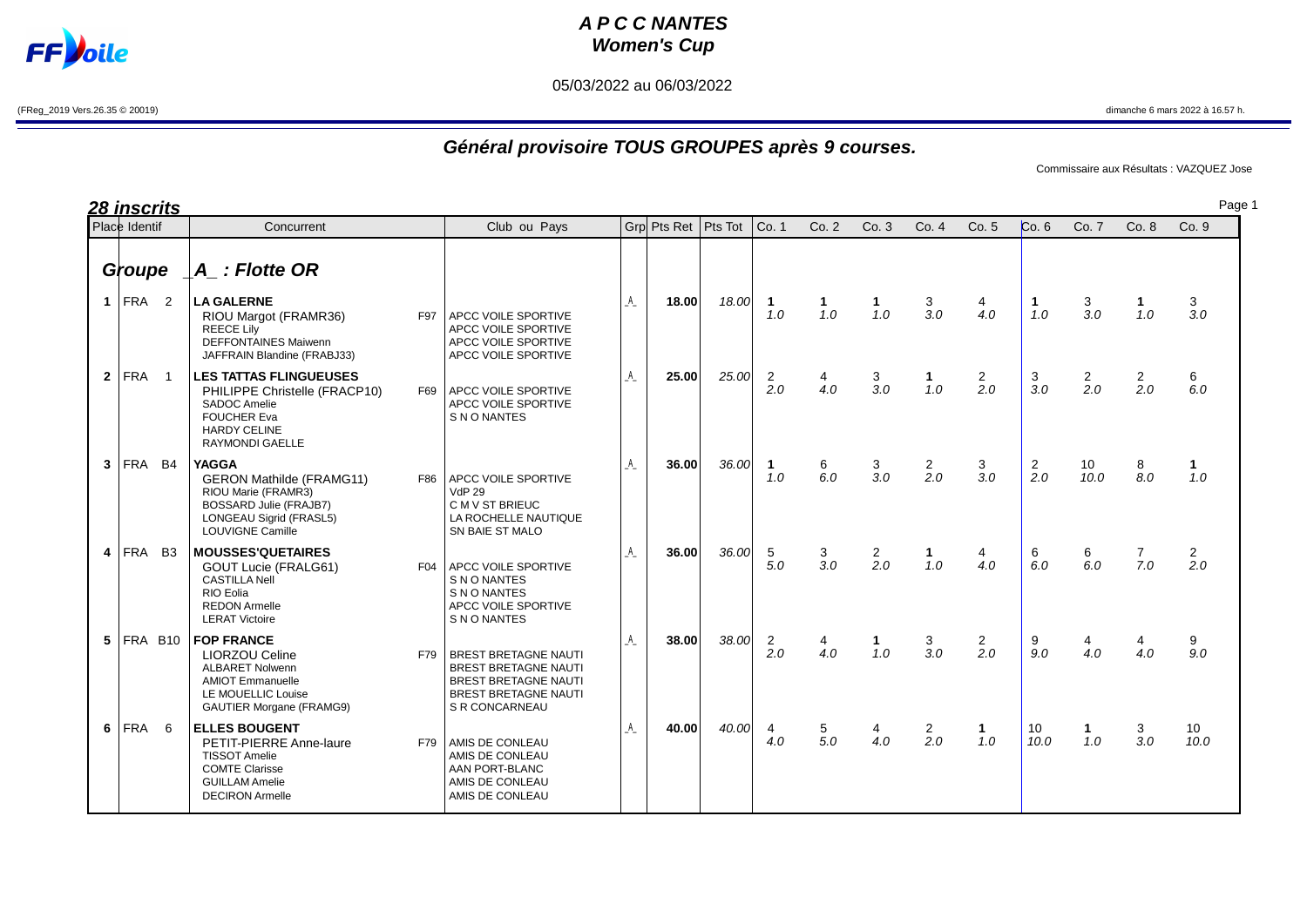women'**s Cup** Page 2 (Page 2) Page 2 (Page 2) Page 2 (Page 2) Page 2 (Page 2) Page 2

| Place Identif  |                         |           | Concurrent                                                                                                                                                                        |     | Club ou Pays                                                                                                                              |                | Grp Pts Ret | Pts Tot    | Co. 1      | Co. 2                 | Co. 3                 | Co. 4       | Co. 5                 | Co.6                  | Co. 7               | Co. 8      | Co. 9                 |
|----------------|-------------------------|-----------|-----------------------------------------------------------------------------------------------------------------------------------------------------------------------------------|-----|-------------------------------------------------------------------------------------------------------------------------------------------|----------------|-------------|------------|------------|-----------------------|-----------------------|-------------|-----------------------|-----------------------|---------------------|------------|-----------------------|
| $\overline{7}$ | <b>FRA</b>              | B5        | <b>COTENTEAM - L'ATELIER GYM</b><br><b>ANTHOUARD Muriel</b><br>LE NAGARD Camille<br><b>AGOGUE Julie</b><br><b>COURTAY Morgane</b><br><b>BON Dorothee</b><br><b>VARENNES Marie</b> | F80 | Y C CHERBOURG<br><b>EV CHERBOURG</b><br>Y C CHERBOURG<br>Y C CHERBOURG<br>Y C CHERBOURG<br>Y C CHERBOURG                                  | A              | 45.00       | 45.00      | 6<br>6.0   | -1<br>1.0             | 4<br>4.0              | 4<br>4.0    | 6<br>6.0              | 5<br>5.0              | 5<br>5.0            | 9<br>9.0   | 5<br>5.0              |
| 8              | FRA                     | 3         | <b>LES DECALEES</b><br>PALVADEAU Emma<br><b>BROHAN Claire</b><br>OTAL Flora<br>NICOLAS Morgane<br><b>LACOSTE Laure</b>                                                            | F99 | C. N. CLAOUEY<br><b>SNOS VOILE</b><br>C V ARCACHON<br>Y C DE LA BAULE<br>C V PYLA S/M                                                     | A              | 53.00       | 53.00      | 3<br>3.0   | 2<br>2.0              | 5<br>5.0              | 4<br>4.0    | 3<br>3.0              | 12<br>12.0            | $\mathbf{7}$<br>7.0 | 10<br>10.0 | $\overline{7}$<br>7.0 |
| 9              | FRA                     | 7         | <b>HER' ELLES</b><br><b>BOUCHEREAU Claire</b><br>ROUSSEL Jessica<br><b>LEZAN Marie mathilde</b><br>LAMOLE-GRAVOT Marianne<br><b>GUERIN Lydie</b>                                  | F94 | Y C GRANVILLE<br>Y C GRANVILLE<br><b>CRNG DE GRANVILLE</b><br><b>Y C GRANVILLE</b><br><b>Y C GRANVILLE</b>                                | A              | 55.00       | 55.00      | 5<br>5.0   | $\overline{7}$<br>7.0 | $\overline{2}$<br>2.0 | 5<br>5.0    | 6<br>6.0              | $\overline{7}$<br>7.0 | 9<br>9.0            | 6<br>6.0   | 8<br>8.0              |
|                | $10$ FRA B14            |           | <b>BORN IN MINI</b><br><b>SIMON Julie</b><br><b>ANDRIEU Cecile</b><br><b>BLONDET Colombine</b><br><b>TASSIN Djemila</b><br><b>CLOUET Helene</b>                                   | F90 | <b>LTCL</b><br><b>DEAUVILLE YC</b><br><b>LSOVCL</b><br>MACIF CENTRE VOILE                                                                 | A              | 59.00       | 59.00      | 12<br>12.0 | $\overline{2}$<br>2.0 | 5<br>5.0              | BFD<br>15.0 | $\mathbf 1$<br>1.0    | 4<br>4.0              | 11<br>11.0          | 5<br>5.0   | 4<br>4.0              |
|                | 11   FRA $14$           |           | <b>LES DENTELLES DE CALAIS</b><br><b>VANTORRE Helene</b><br>PECHON Albane<br><b>BOUTEILLE Christelle</b><br>MAUBERT Gaelle (FRAGM27)<br>POIRON Laura                              | F83 | YC du CALAISIS<br>YC du CALAISIS<br>YC du CALAISIS<br>YC du CALAISIS<br>YC du CALAISIS                                                    | A              | 79.00       | 79.00      | 6<br>6.0   | 6<br>6.0              | $\overline{7}$<br>7.0 | 8<br>8.0    | $\overline{7}$<br>7.0 | 13<br>13.0            | 8<br>8.0            | 11<br>11.0 | 13<br>13.0            |
|                | 12 FRA                  | -5        | <b>MON ALVEOLE</b><br><b>BALEY Sandrine</b><br><b>ANDRE Alix</b><br><b>CHIRON Sophie</b><br><b>RIOM Camille</b><br><b>CRUVEILHIER Astrid</b>                                      | F73 | APCC VOILE SPORTIVE<br>APCC VOILE SPORTIVE<br>APCC VOILE SPORTIVE<br>APCC VOILE SPORTIVE<br>APCC VOILE SPORTIVE                           | A              | 85.00       | 85.00      | 8<br>8.0   | 3<br>3.0              | 6<br>6.0              | 9<br>9.0    | 8<br>8.0              | 11<br>11.0            | 13<br>13.0          | 13<br>13.0 | 14<br>14.0            |
|                | $13$ FRA                | <b>B6</b> | <b>WEAVYSES</b><br><b>PFEIFFER Frederique</b><br><b>BUONANNO Lisbeth</b><br><b>DUBOIS Sophie-caroline</b><br><b>DETTLING Francoise</b><br><b>CAILLOCE Marine</b>                  | F59 | SNLOCMARIAQUER<br><b>SNLOCMARIAQUER</b><br><b>SNLOCMARIAQUER</b><br>Océane<br>Y C CARNAC                                                  | A              | 87.00       | 87.00      | 14<br>14.0 | 8<br>8.0              | 6<br>6.0              | 6<br>6.0    | $\overline{7}$<br>7.0 | 8<br>8.0              | 12<br>12.0          | 14<br>14.0 | 12<br>12.0            |
|                | $14$ FRA                | B7        | <b>AGILIT'ELLES BBN</b><br><b>MOURNIAC Sandrine</b><br>GUILLERM Emmanuelle<br>PITEL Alexandra<br><b>RENOTON Gaelle</b><br><b>CHEVILLOTTE Hortense</b>                             | F69 | <b>BREST BRETAGNE NAUTI</b><br>BREST BRETAGNE NAUTI<br><b>BREST BRETAGNE NAUTI</b><br><b>BREST BRETAGNE NAUTI</b><br>LA ROCHELLE NAUTIQUE | A              | 92.00       | 92.00      | 9<br>9.0   | 5<br>5.0              | 11<br>11.0            | 7<br>7.0    | 9<br>9.0              | 14<br>14.0            | 14<br>14.0          | 12<br>12.0 | 11<br>11.0            |
|                | Groupe                  |           | <b>B</b> : Flotte ARGENT                                                                                                                                                          |     |                                                                                                                                           |                |             |            |            |                       |                       |             |                       |                       |                     |            |                       |
|                | $15$ FRA B <sub>2</sub> |           | <b>J'ZELLES</b><br><b>TOUTAIN Juliette</b><br><b>PAYEN Elisabeth</b><br>DE MALEZIEU Alyssia (FRADD61)<br><b>BOSCHIN Louise</b><br><b>TISSOT FAVRE Marion</b>                      | F96 | Y C CHERBOURG<br>S R HAVRE<br>Y C CHERBOURG<br>Y C CHERBOURG<br>Y C CHERBOURG                                                             | $\overline{B}$ | 51.00       | $51.00$ 13 | 13.0       | 9<br>9.0              | $7\phantom{.}$<br>7.0 | 5<br>5.0    | 8<br>8.0              | $\mathbf 1$<br>1.0    | 2<br>2.0            | 5<br>5.0   | 1.<br>1.0             |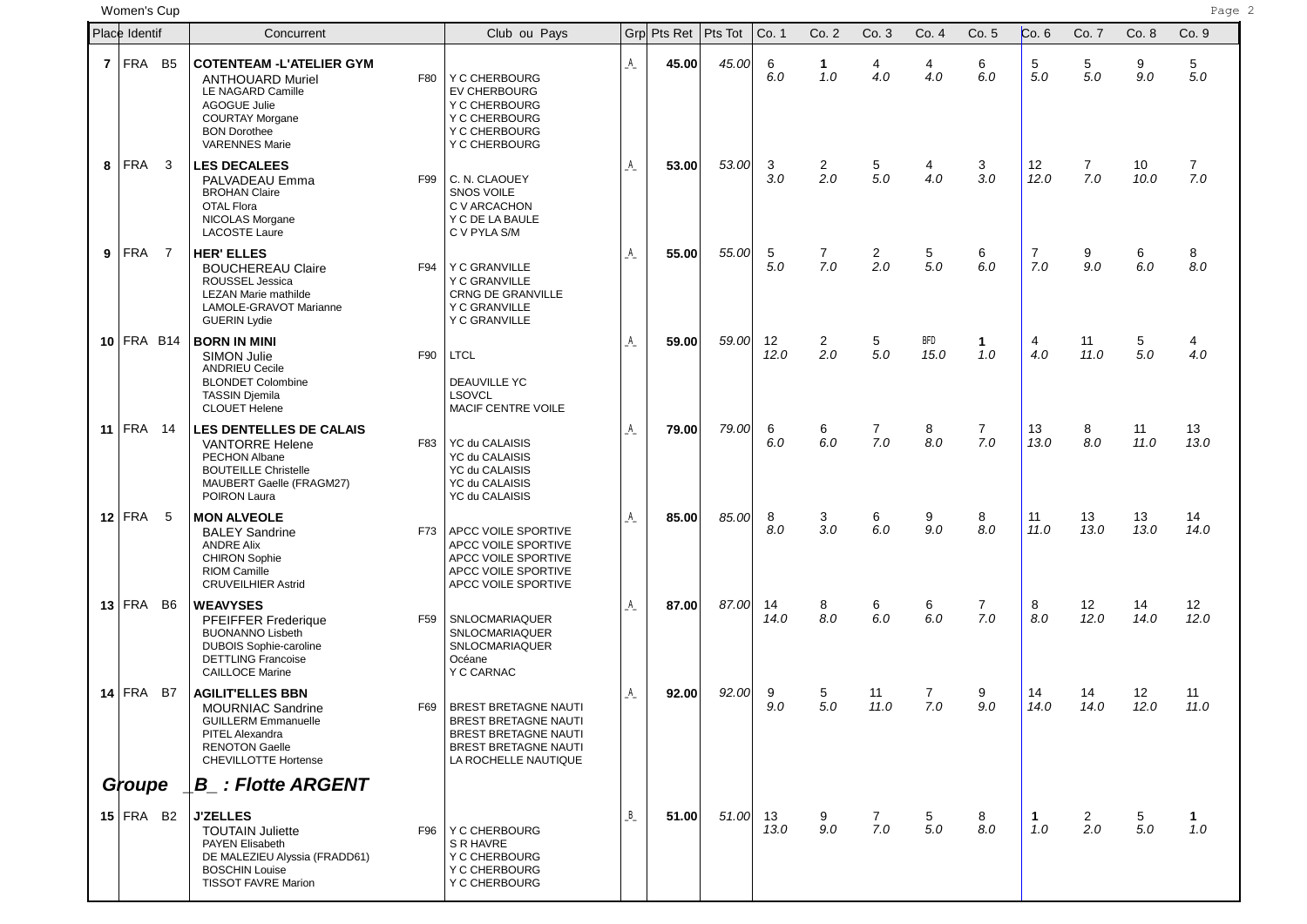women'**s Cup** Page 3 and the second page 3 and the second page 3 and the second page 3 and the second page 3 and the second page 3 and the second page 3 and the second page 3 and the second page 3 and the second page 3 and

| Place Identif |                | Concurrent                                                                                                                                                                        | Club ou Pays                                                                                                    |   | Grp Pts Ret | Pts Tot | Co. 1                 | Co. 2                 | Co. 3                   | Co. 4                 | Co. 5      | Co.6                  | Co. 7      | Co. 8                 | Co. 9                   |
|---------------|----------------|-----------------------------------------------------------------------------------------------------------------------------------------------------------------------------------|-----------------------------------------------------------------------------------------------------------------|---|-------------|---------|-----------------------|-----------------------|-------------------------|-----------------------|------------|-----------------------|------------|-----------------------|-------------------------|
| $16$ FRA B1   |                | <b>MARGUERITE ET CIE - HORIZON MIXITE</b><br><b>ALIPRANDI Chiara</b><br>F84<br><b>CHUINARD Marie</b><br><b>PALLIER Mathilde</b><br><b>BARRAUD TIMERI</b><br><b>CAUCHOIS Maite</b> | C N LORIENT<br>C N LORIENT<br>C N LORIENT<br>C N LORIENT<br>C N PORNIC                                          | B | 62.00       | 62.00   | 8<br>8.0              | $\overline{7}$<br>7.0 | 8<br>8.0                | <b>BFD</b><br>15.0    | 5<br>5.0   | 6<br>6.0              | 7<br>7.0   | 3<br>3.0              | 3<br>3.0                |
| $17$ FRA B13  |                | <b>EAU FEMININ</b><br><b>PETITBON Emilie</b><br>F84<br><b>REGNIER Pauline</b><br><b>BAPST Marianick</b><br><b>DUCHENNE Elise</b><br><b>VROMANDT Celine</b>                        | APCC VOILE SPORTIVE<br>APCC VOILE SPORTIVE<br>APCC VOILE SPORTIVE<br>APCC VOILE SPORTIVE<br>APCC VOILE SPORTIVE | B | 67.00       | 67.00   | 3<br>3.0              | 12<br>12.0            | 9<br>9.0                | <b>BFD</b><br>15.0    | 13<br>13.0 | 3<br>3.0              | 1<br>1.0   | 1<br>1.0              | 10 <sup>°</sup><br>10.0 |
| $18$ FRA 12   |                | <b>LES DEAUVILLAISES</b><br><b>SAITER Jeanne</b><br>F01<br><b>GUERIN Pauline</b><br>MARIE-ERNOUF Louisa-camille<br><b>KEITA Kadiatou</b><br><b>QUESNEY Juliette</b>               | <b>DEAUVILLE YC</b><br><b>DEAUVILLE YC</b><br><b>DEAUVILLE YC</b><br><b>DEAUVILLE YC</b><br><b>DEAUVILLE YC</b> | B | 72.00       | 72.00   | $\overline{7}$<br>7.0 | 8<br>8.0              | 9<br>9.0                | 13<br>13.0            | 10<br>10.0 | 10<br>10.0            | 6<br>6.0   | $\overline{2}$<br>2.0 | $\overline{7}$<br>7.0   |
| $19$ FRA      | B <sub>8</sub> | <b>TVCN AMAZON</b><br>F99<br><b>REIN Emma</b><br>CANAVA Lou<br><b>GANACHAUD Mailys</b><br><b>BILLON Julie</b><br><b>BOURGOIS Mathilde</b>                                         | APCC VOILE SPORTIVE<br>APCC VOILE SPORTIVE<br>APCC VOILE SPORTIVE<br>APCC VOILE SPORTIVE<br>A P V PICARDIE      | B | 75.00       | 75.00   | 4<br>4.0              | 13<br>13.0            | 14<br>14.0              | 9<br>9.0              | 10<br>10.0 | 5<br>5.0              | 10<br>10.0 | 6<br>6.0              | 4<br>4.0                |
| $20$ FRA B11  |                | <b>MELI-MELA BRETON</b><br><b>CORMOULS-HOULES Charlotte</b><br>F96<br><b>LAFFARGUE Charlotte</b><br><b>MOULIN NINA</b><br>DE FLEURIAN Claire victoire<br><b>BEAUGE Anne</b>       | C N LORIENT<br>C N LORIENT<br>SN BAIE ST MALO<br>C N LORIENT<br>S N LARMOR PLAGE                                | B | 80.00       | 80.00   | 10<br>10.0            | 11<br>11.0            | 10<br>10.0              | <b>BFD</b><br>15.0    | 11<br>11.0 | 4<br>4.0              | 9<br>9.0   | 4<br>4.0              | 6<br>6.0                |
| $21$ FRA      | 8              | <b>DROLES DE NORMANDES</b><br><b>AUBLE Solenne</b><br>F99<br><b>ROUDIL Stephanie</b><br><b>RICHE Alexia</b><br>SAUVE RAPHAELLE<br><b>MAGEN CLAIRE</b>                             | Caen Yacht Club<br>Caen Yacht Club<br>Caen Yacht Club                                                           | B | 84.00       | 84.00   | 9<br>9.0              | 9<br>9.0              | 10<br>10.0              | $\overline{7}$<br>7.0 | 9<br>9.0   | 11<br>11.0            | 12<br>12.0 | 8<br>8.0              | 9<br>9.0                |
| $22$ FRA      | $\overline{4}$ | <b>LES CANOUBIERES</b><br><b>GAIGI Hind</b><br>F70<br><b>YOU Dorothee</b><br><b>VANIER Anne-marine</b><br><b>CASABIANCA Barbara</b><br>SINOU Elodie                               | U.N.M.<br><b>U.N.M.</b><br>S. N. M.<br>Y C Sablettes<br>U.N.M.                                                  | B | 85.00       | 85.00   | <b>DNF</b><br>15.0    | DNF<br>15.0           | DNF<br>15.0             | 6<br>6.0              | 11<br>11.0 | $\overline{2}$<br>2.0 | 8<br>8.0   | 11<br>11.0            | $\mathbf{2}$<br>2.0     |
| $23$ FRA B9   |                | <b>HYDRO SAILING TEAM</b><br>F99<br>SAUNIER Jade (FRAJS34)<br><b>BLIN Marie</b><br>ROUSSEL Pauline<br>ZEMBRA Léonie<br><b>BLONDEL Carole</b>                                      | S R HAVRE<br>S R HAVRE<br>S R HAVRE                                                                             | B | 88.00       | 88.00   | $\overline{7}$<br>7.0 | 14<br>14.0            | 13<br>13.0              | BFD<br>15.0           | 14<br>14.0 | 7<br>7.0              | 3<br>3.0   | 10<br>10.0            | 5<br>5.0                |
|               |                | 24 FRA B12 5 EN SEINE<br><b>GRATACOS Nicole</b><br><b>BECKMANN Anais</b><br>RICCI Ida<br><b>MAXIMIN Celia</b><br><b>LATOUCHE Anne-lise</b>                                        | F56 SR HAVRE<br>S R HAVRE<br>S R HAVRE<br>S R HAVRE<br><b>MER AMITIE</b>                                        | B | 94.00       | 94.00   | 11<br>11.0            | 10<br>10.0            | 12 <sub>2</sub><br>12.0 | 8<br>8.0              | 12<br>12.0 | 9<br>9.0              | 11<br>11.0 | 13<br>13.0            | 8<br>8.0                |